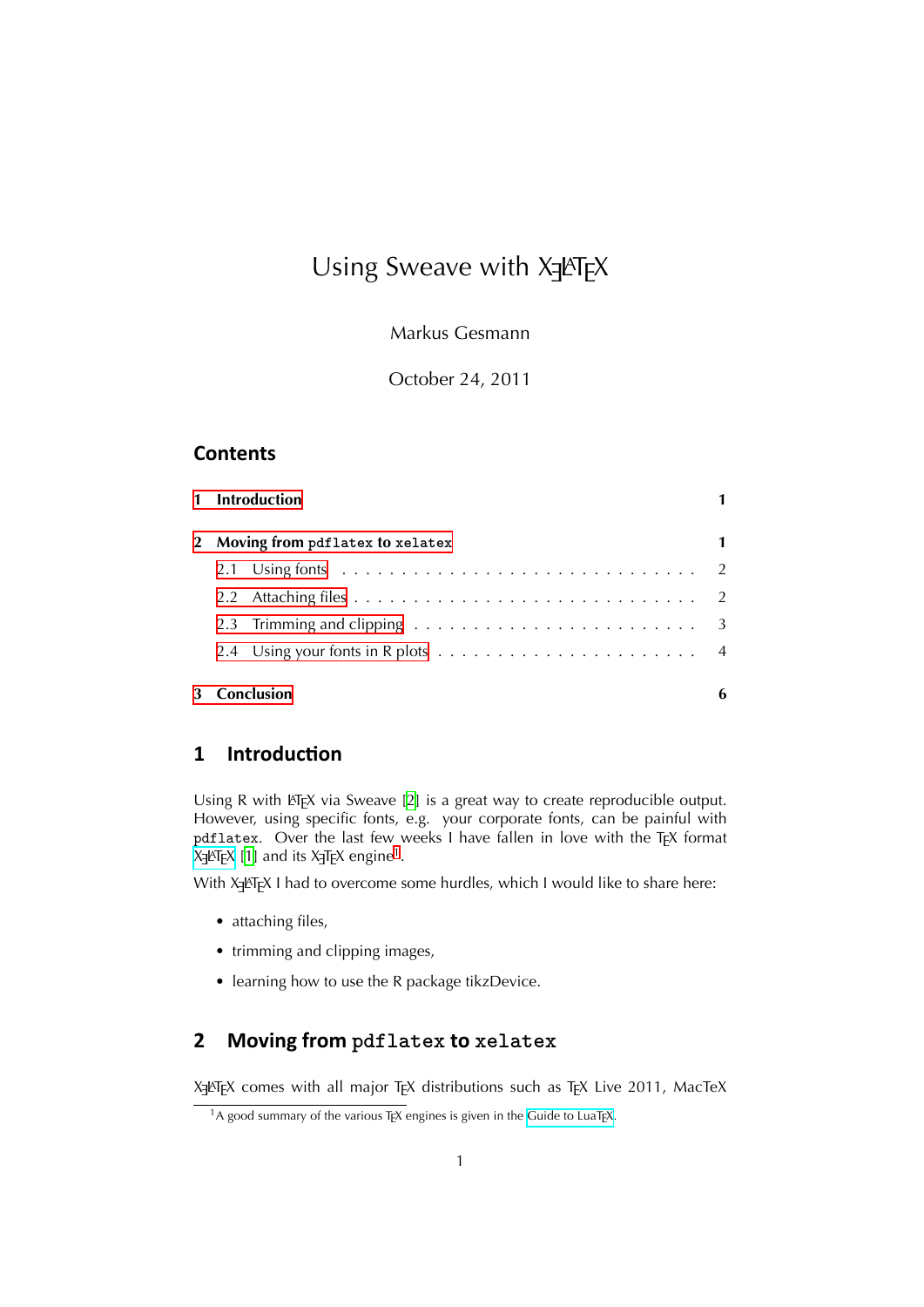2011 and MikTeX 2.9. It is still in development, therefore I strongly suggest to update your T<sub>EX</sub> distribution and packages before you start experimenting and using X<sub>3</sub>LT<sub>E</sub>X.

X TEEX natively supports Unicode and the input file is assumed to be in UTF-8 encoding by default. As an example, it means I can type  $\pm$  instead of having to use *\*pound to get the same result. Further X<sub>T</sub>F<sub>K</sub> can use any fonts installed in the operating system without configuring T<sub>F</sub>X font metrics.

Being able to use your fonts is great, but then you also want to use the same fonts in your R-plots. Therefore we have to talk about the  $\text{tikzDevice package}$  [5] as well. The TikZ device enables LATEX-ready output from R graphics functions. The TikZ device creates a tex-file using the TikZ graphics language. All text in a graphic output with the tikz() function will therefore match the current font used in your document.

## 2.1 Using fonts

<span id="page-1-0"></span>Using fonts could not be easier in X<sub>3</sub>M<sub>E</sub>X: Insert the following four lines into the preamble of your tex-file and the most commonly required packages by  $\mathsf{X}_\exists$ &T<sub>E</sub>X will be loaded and the main font will be changed to Optima and the section font to Calibri<sup>2</sup>.

```
\usepackage{xltxtra,fontspec,xunicode}
\usepackage{sectsty} %% change fonts for sections
\setmainfont{Optima}
\sectionfont{\fontspec{Calibri}}
```
Changing the font within your text temporarily is equally easy, as the following demonstrate:

```
\fontspec{Zapfino} %% Change to Zapfino
Hello World in Zapfino
\fontspec{Optima} %% Change back to Optima
```
*Hello World in Zapfino*

Dario Taraborelli has some beautiful examples on his web page: http://nitens. org/taraborelli/latex.

#### **2.2** Attaching files

To attach a file to a PDF document using LTEX with pdflatex I used to use the attachfile package. With X<del>J</del>ATEX we have to use the package  $\texttt{attachfile2}$  [3] instead. The functionality appears to be the same, so to attach a file we write:

<span id="page-1-1"></span> $2$ Please note that these fonts might not be available on your system.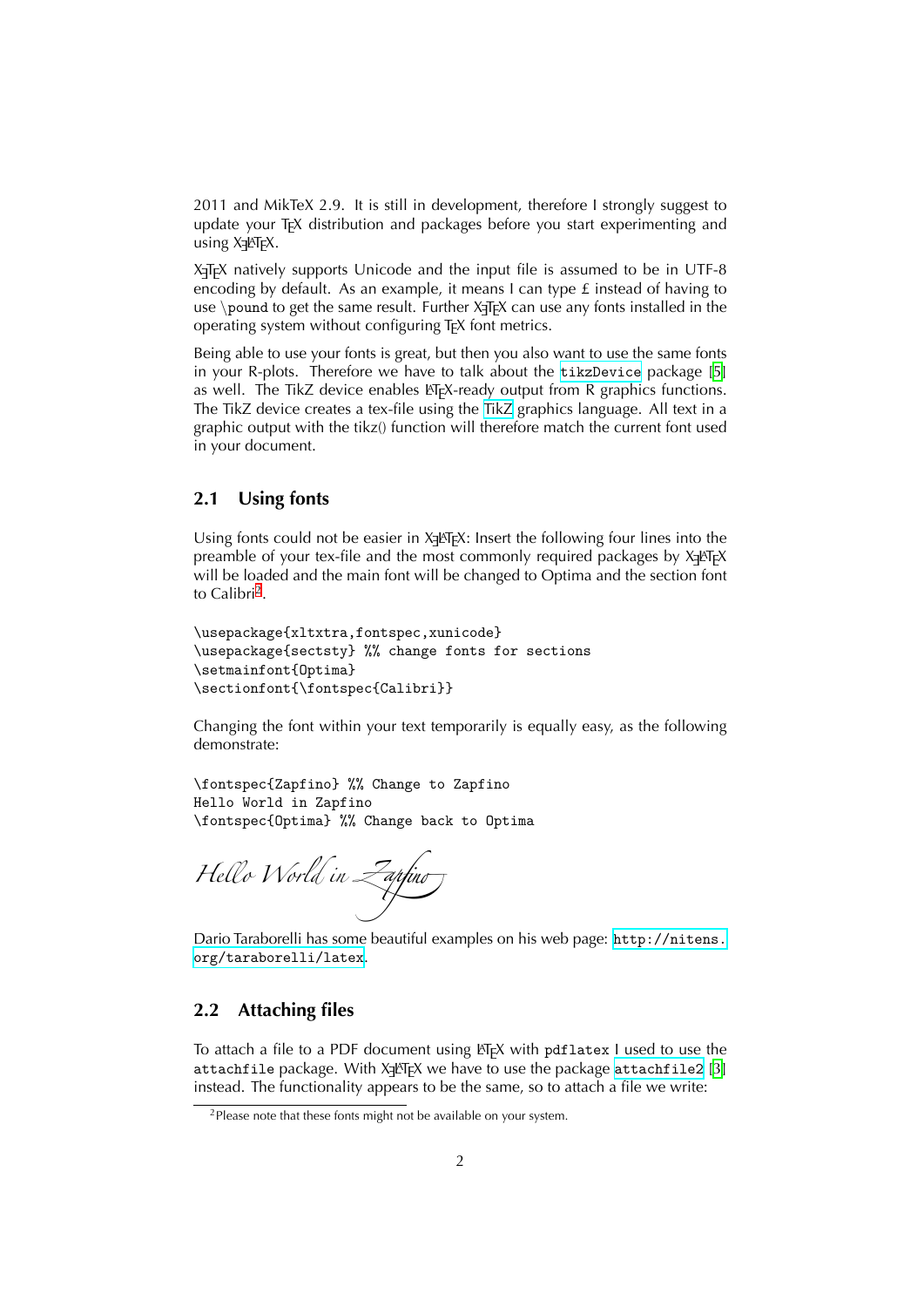\attachfile[icon=Paperclip]{waves.pdf}{waves.pdf}

This results in: Wwaves.pdf. Please note that not all PDF-viewer provide access to the attachment, if in doubt use Adobe Reader.

We can even attach the Sweave source file of this document as well:  $\mathbb{U}$ .

## **2.3** Trimming and clipping

<span id="page-2-0"></span>Clipping and trimming of pictures in X<sub>3</sub>LT<sub>E</sub>X requires a little more work and an up-to-date TEX-system. Let's look at the following example in Figure 1. Using



Figure 1: Original picture

pdflatex we can clip and trim the excess white space of the picture like this:

```
\includegraphics[trim=20mm 37mm 10mm 35mm, clip]{waves.pdf}
```
To achieve the same result with Xɟ∆TEX and the  $\mathrm{x}\texttt{etex}$  engine we have to use the adjustbox package by Martin Scharrer [4].

The following lines result in the desired output of Figure 2.

```
\begin{figure}[ht]
\begin{center}
%% cut of 35mm from the top, 37mm from the bottom,
%% 10m from the right and 21mm from the left
\adjustbox{trim=20mm 37mm 10mm 35mm, clip, width=0.6\textwidth}{
\includegraphics{waves.pdf}
}
\caption{Clipped and trimmed picture}
```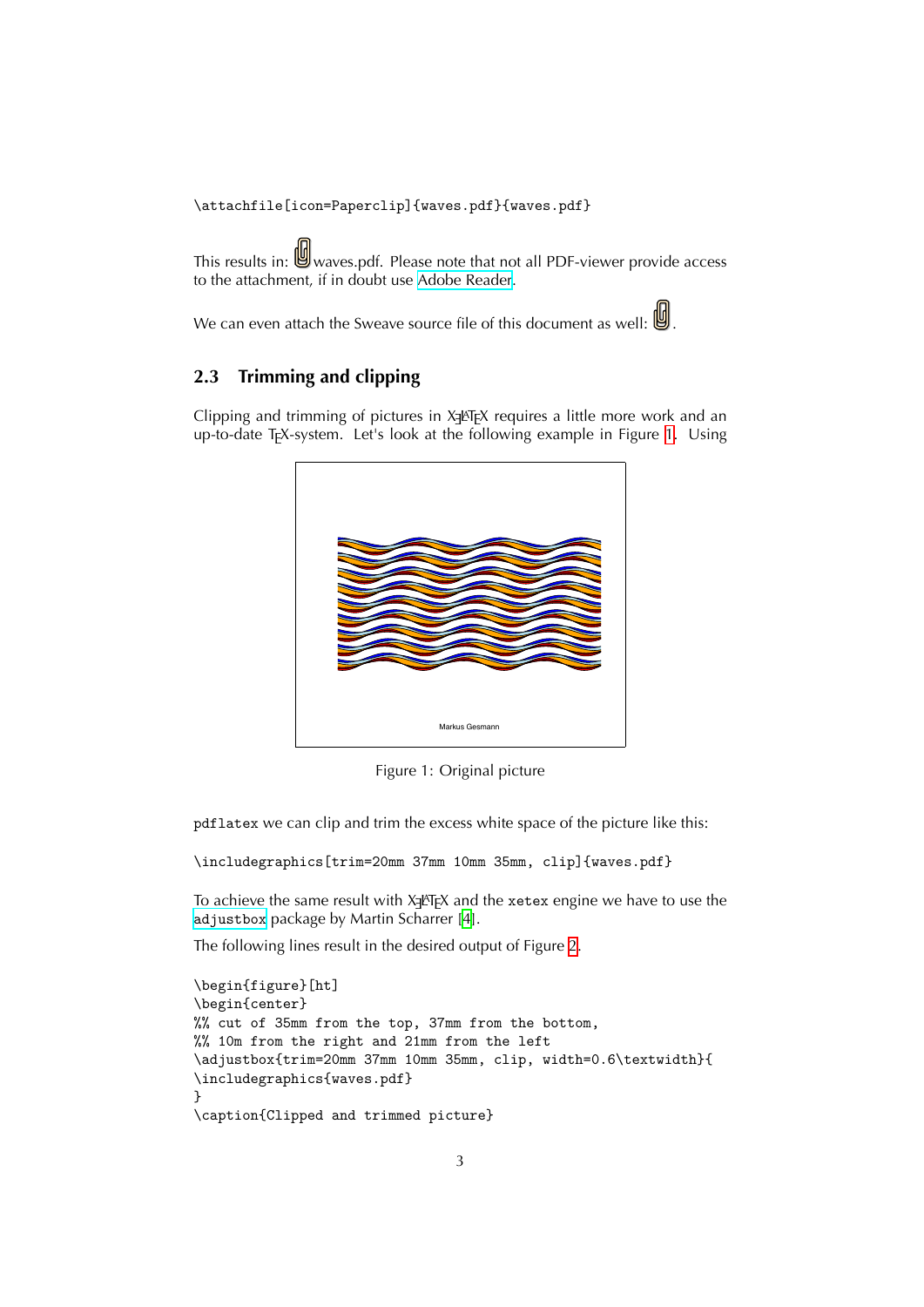\end{center} \end{figure}



Figure 2: Clipped and trimmed picture

## <span id="page-3-0"></span>**2.4** Using your fonts in R plots

To achieve a consistent look in our document we also need to ensure that the labels of our plots are set with the same font as the document itself.

As mentioned above, the tikzDevice package by Charlie Sharpsteen and Cameron Bracken provides a graphic device for R which generates tex output using the TikZ language. As a result we embed the chart not with the includegraphics command, but with the input statement. Further we have to add the Sweave and the tikz package to the preamble of our Rnw-file:

```
\usepackage{Sweave}
\usepackage{tikz}
```
As an example we want to replicate the bar plot of the blog entry *R related books: Traditional vs online publishing*.

```
> bibfile <- readLines("http://www.r-project.org/doc/bib/R-books.bib")
> pub.start.pos <- regexpr("publisher =", bibfile, perl=TRUE)
> pub.lines <- which( pub.start.pos > 0 )
> pub.split <- strsplit(bibfile[pub.lines], "[ =,]", perl=TRUE)
> publishers <- sapply(pub.split, function(x) paste(x[-c(1:5)]))
> publishers <- gsub("[{}\"),\\]", "", publishers)
> publishers <- gsub("c\\(", "", publishers)
> s=c("Springer", "Wiley", "Sage", "Chapman & Hall", "CRC press", "Servicio")
> r=c("Springer", "Wiley", "Sage", "Chapman \\& Hall/CRC",
+ "Chapman \\& Hall/CRC","Universidad de La Rioja")
> for(i in seq(along=s)){
+ publishers[regexpr(s[i], publishers, ignore.case=TRUE) > 0] <- r[i]
+ }
> RBooks <- table(publishers)
> RBooks <- RBooks[order(RBooks)]
```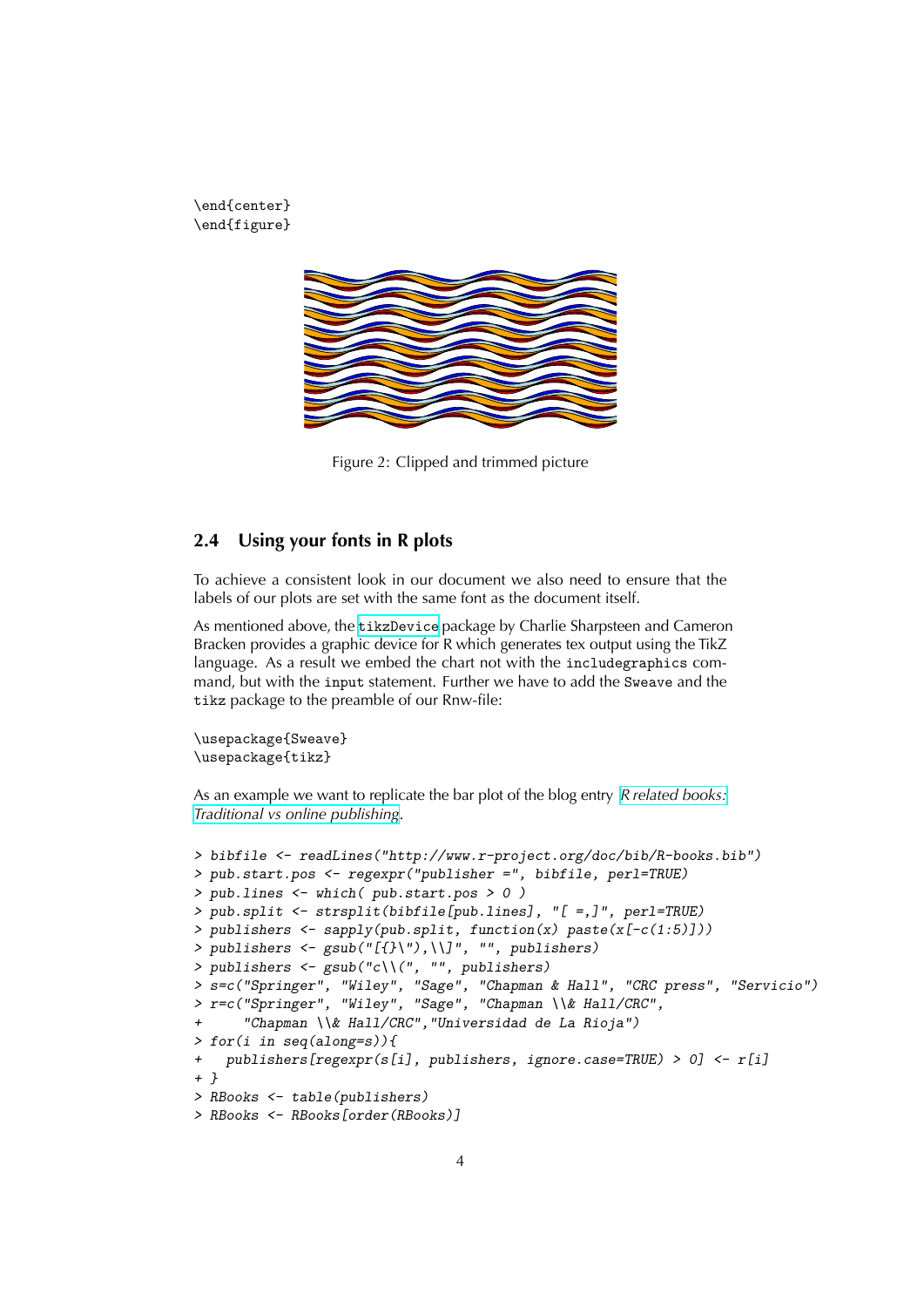



Figure 3: A barplot using the Optima font.

Creating the TikZ output works in the same way, as with PDF, PNG or any other graphic device: we create a file connection, execute the R plotting commands and close the device at the end.

```
> require(tikzDevice)
> tikz(file="myBarplot.tex", width=5.2,height=4)
> opar <- par(mar = c(4, 13, 0, 4), oma=c(0,0,2,0))
> barplot(RBooks, horiz=TRUE, las=1, col="#DC3912",
    + xlab=format(Sys.time(), "As at %d %b %Y"),
+ border=NA)
> title("Number of R books by publisher", outer=TRUE)
> par(opar)
> dev.off()
```
To insert the plot we use the figure environment and use the input command:

```
\begin{figure}
\input{myBarplot.tex}
\caption{A barplot using the Optima font.}
\label{barplot}
\end{figure}
```